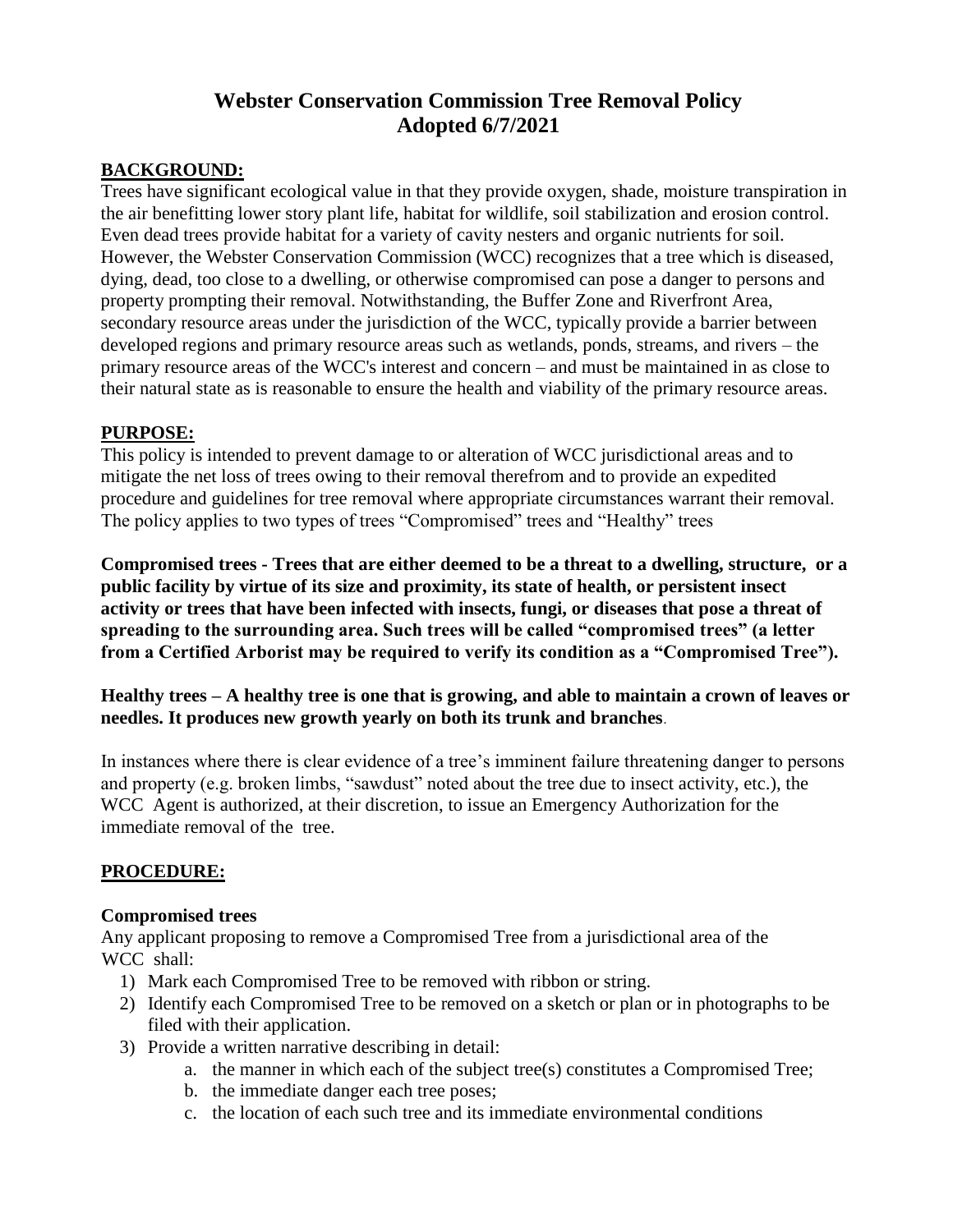(landscaping, grade, soil conditions, etc.);

- d. the proposed method for each tree's removal, including the handling of tree debris and any disturbed area; and
- e. the proposed replacement for each removed tree, including tree species and planting location, unless otherwise exempted from replacement. The applicant/owner must describe the steps that will be taken to maintain the tree for at least 24 months after the date that it is planted.
- f. The WCC may require the written opinion of a certified arborist in the event the health of, or danger imposed by, the Compromised Tree is unclear or has not been adequately substantiated. It is much more difficult to tell the health of deciduous tree in the winter, so the Commission suggests that trees be evaluated during the growing season. The applicant may choose an Arborist of their choice.
- 4) File the appropriate application for relief with the WCC:
	- a. For removal of no more than five (5) Compromised Trees located solely within the Buffer Zone, an Administrative Approval is required; or
	- b. For removal of six (6) or more trees located within the Buffer Zone or any number of trees within Riverfront Area, a Request for a Determination of Applicability (RDA) shall be submitted;
- 5) In any instance where an arborist or tree services company is or has been consulted to determine the status of, and recommendations for, a property's trees, the property owner shall provide an official copy of the experts survey results and recommendations as part of their request to the WCC
- 6) Conduct the removal of any Compromised Trees in accordance with any and all conditions imposed by the WCC in granting approval for said removal.

## **Healthy trees**

Any applicant proposing to remove a Healthy Tree from a jurisdictional area of the WCC shall:

- 1) Mark each Healthy Tree to be removed with ribbon or string.
- 2) Identify each Healthy Tree to be removed on a sketch or plan or in photographs to be filed with their application.
- 3) Provide a written narrative describing in detail:
	- a. why the tree needs to be removed and its immediate environmental conditions (landscaping, grade, soil conditions, etc.);
	- b. the proposed method for each tree's removal, including the handling of tree debris and any disturbed area;
	- c. and the proposed replacement for each removed tree, including tree species and planting location, unless otherwise exempted from replacement. The applicant/owner must describe the steps that will be taken to maintain the tree for at least 24 months after the date that it is planted.
- 4) In any instance where an arborist or tree services company is or has been consulted to determine the status of, and recommendations for, a property's trees, the property owner shall provide an official copy of the experts survey results and recommendations as part of their request to the WCC
- 5) File the appropriate application for relief with the WCC: For removal of any number of